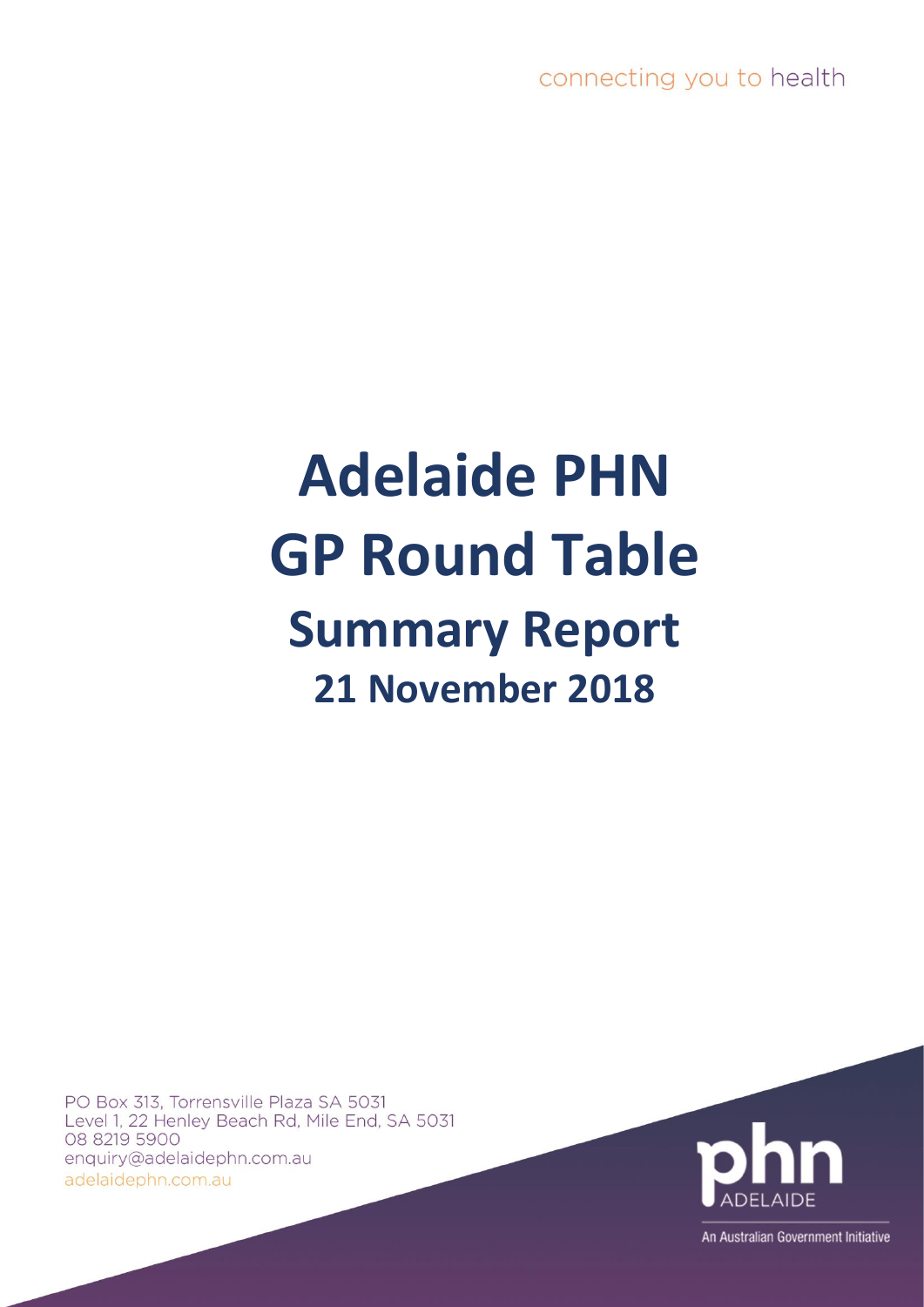### **1. Introduction**

On 21 November 2018 Adelaide Primary Health Network (PHN) hosted a Round Table Workshop to give GPs working in the Adelaide metropolitan region an opportunity to provide us feedback, specifically - **what you want us to be doing to support general practice and how we can enhance the relationship between primary, acute and tertiary care.**

This report documents the proceedings and outputs of the issues and opportunities workshop, facilitated by Brett Haly from Enzyme, held at Jarmer's Kitchen in Bowden.

# **2. Objectives**

The objectives of this workshop were to:

- Bring everyone to a common understanding of the background and current situation;
- Identify and prioritise the issues, opportunities and critical success factors involved in reaching a successful and productive working relationship;
- Challenge the status quo and stimulate thinking;
- Identify and agree a set of next steps for success

# **3. Participants**

There were 16 participants from across the central, southern and northern metropolitan region – 14 general practitioners.

# **4. Issues and opportunities**

#### **4.1 Affinity Diagram**

Participants individually brainstormed the issues and opportunities involved in reaching a successful and productive working relationship. They then selected four to five of the most important, transcribing them onto white sticky notes (one issue/opportunity per sticker). The sticky notes were then placed on a wall in theme sets, and the group developed headings for each of the sets. The affinity diagram method of combining and synthesising associated ideas was used to identify the Issues and opportunities as follows:

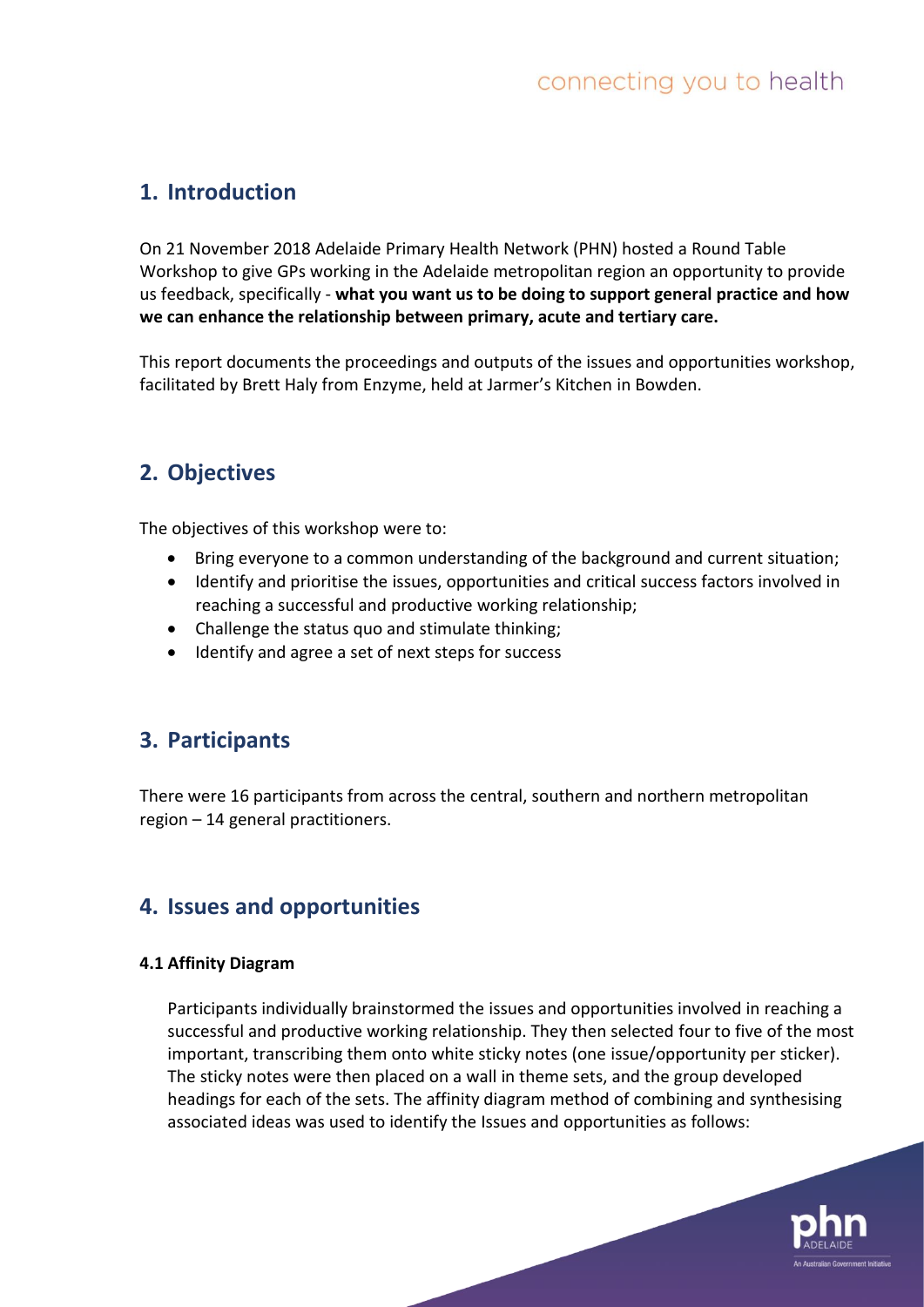#### **A Lack of understanding of what Adelaide PHN does by grass roots GPs**

- Put GPs first and foremost in primary care
- Decisions are too high level need decisions for support immediately
- Relevance what does the value add
- Small amount of funding for general practice support
- The need for PHN to show true value to GPs: financial; clinical
- Flexible fund for general practice to help support with immediate problems quickly
- GPs have lack of understanding of what PHN actually is/does
- History  $\rightarrow$  (Divisions; Medicare Locals; PHNs)  $\rightarrow$  This was GP money
- What Adelaide PHN does?
- GPs' perceptions about whether Adelaide PHN is useful or can be useful
- The fact that most GPs haven't a clue about your services
- Unhappy/territorial. GPs from previous Divisions, Medicare Locals
- Poor understanding of services provided by Adelaide PHN

#### **B Lack of confidence and trust**

- Foster respect and trust, such that data can be shared for patient benefit
- Creating a trustworthy relationship between PHN and GPs
- Willingness to work with others trust!
- Developing trust in Adelaide PHN to enable better interaction
- Confidence and trust
- Confidence and trust in Adelaide PHN
- Government programs cycle they come and go; starting and stopping programs can be damaging

#### **C Advocating for I.T. innovation**

- Safe scripts make it happen!
- Polypharmacy integrated care is the ideal place to monitor and limit polypharmacy
- Digital prescribing
- Help with clinical software, letter templates
- Support practice admin and nurses

#### **D Lack of collaboration between Primary and Secondary care**

- Primary care ED: many ED; presentations could be rapidly managed in integrated care setting
- The need for a common vision for primary and secondary care stakeholders
- The need for a more integrated and better-connected primary and secondary care interface
- Medicine vs. compliance
- Lack of access to services especially in public sector (for patients)

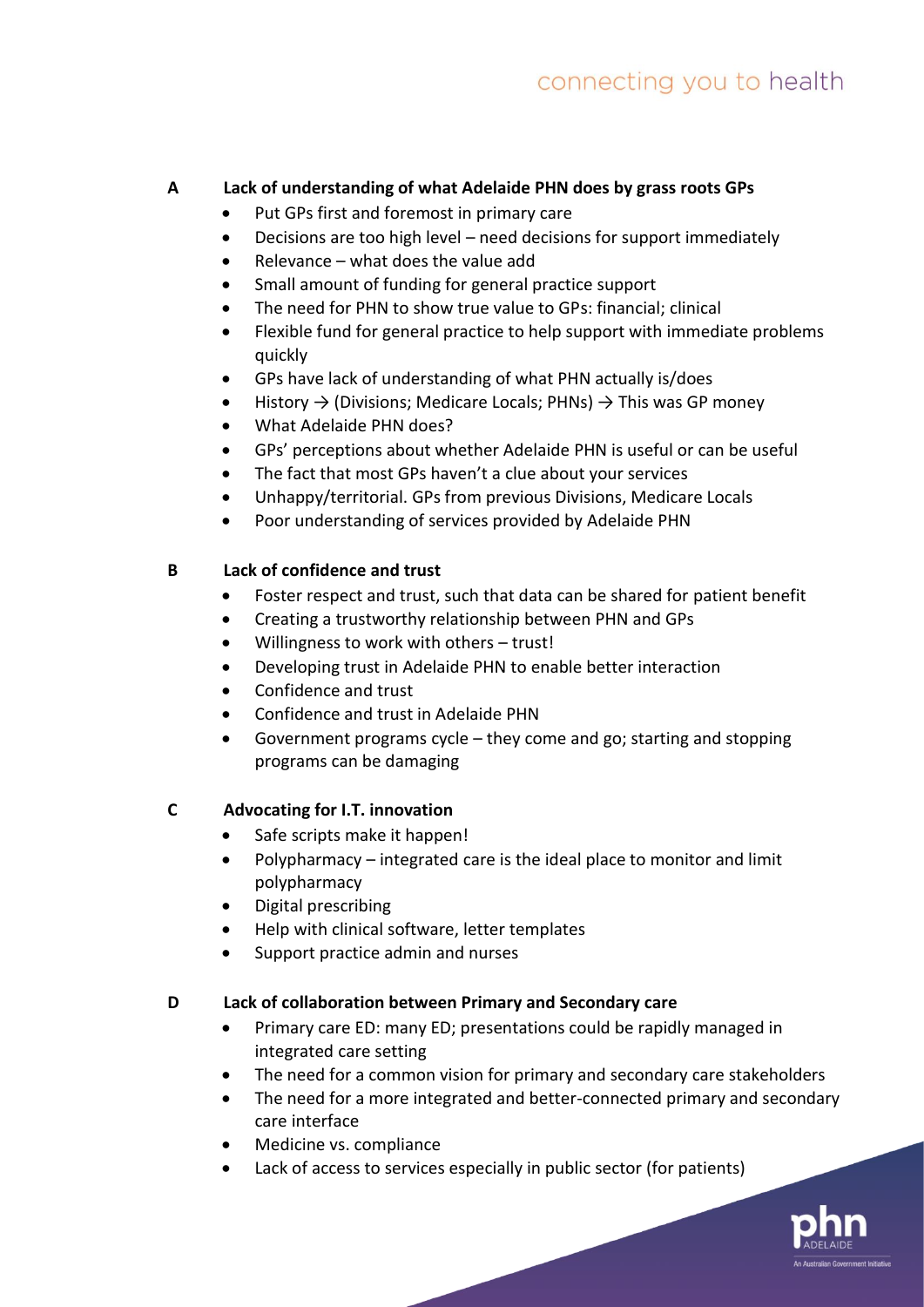- Communication with: Adelaide PHN GP; GP Adelaide PHN; GP Hospital GP
- Community services and delivery
- Red tape
- Poor communication and lack of consistent practices between state and federal government and non-government organisations
- Integrated care models between GPs and tertiary centres
- Timely response to GP questions about services provided
- Improving patient care (?)
- Complicated referral process to access services provided
- Timely access to services provided by Adelaide PHN for patients
- Interdisciplinary involvement priority  $\rightarrow$  a. dentist; b. pharmacist; c. other allied health

#### **E Disruption and innovation**

- Set 'WIGS' Wildly Important Goals: Define; Fund; Nurture; Measure
- Think outside the square…address issues like employment and housing and education that impact on health. The social determinants of health
- Disruption: ability to explore doing things differently
- Willingness to be challenged and able to change (learn)
- Carefully selecting projects that are relevant to general practice
- Lack of clear vision for what general practice should become
- New models of care / different funding models
- Focus on patient outcomes not practice outcomes
- Need for all citizens to be registered with only one GP or general practice at a time
- GPs fear of accountability
- Critical thinking in primary care
- Many private GP practices lack vision and/or innovation
- Future of Health Care Home
- Phase out fee for service new models of care that encourage integration and collaboration

#### **F Education and training**

- Clinical skills  $\rightarrow$  examination
- Mentoring stations (experienced GPs support others less)
- Targeted education for GPs and patients
- Provision of quality CPD provided in local areas with GPs only to enable networking
- Ease of access to training provided by Adelaide PHN for clinician

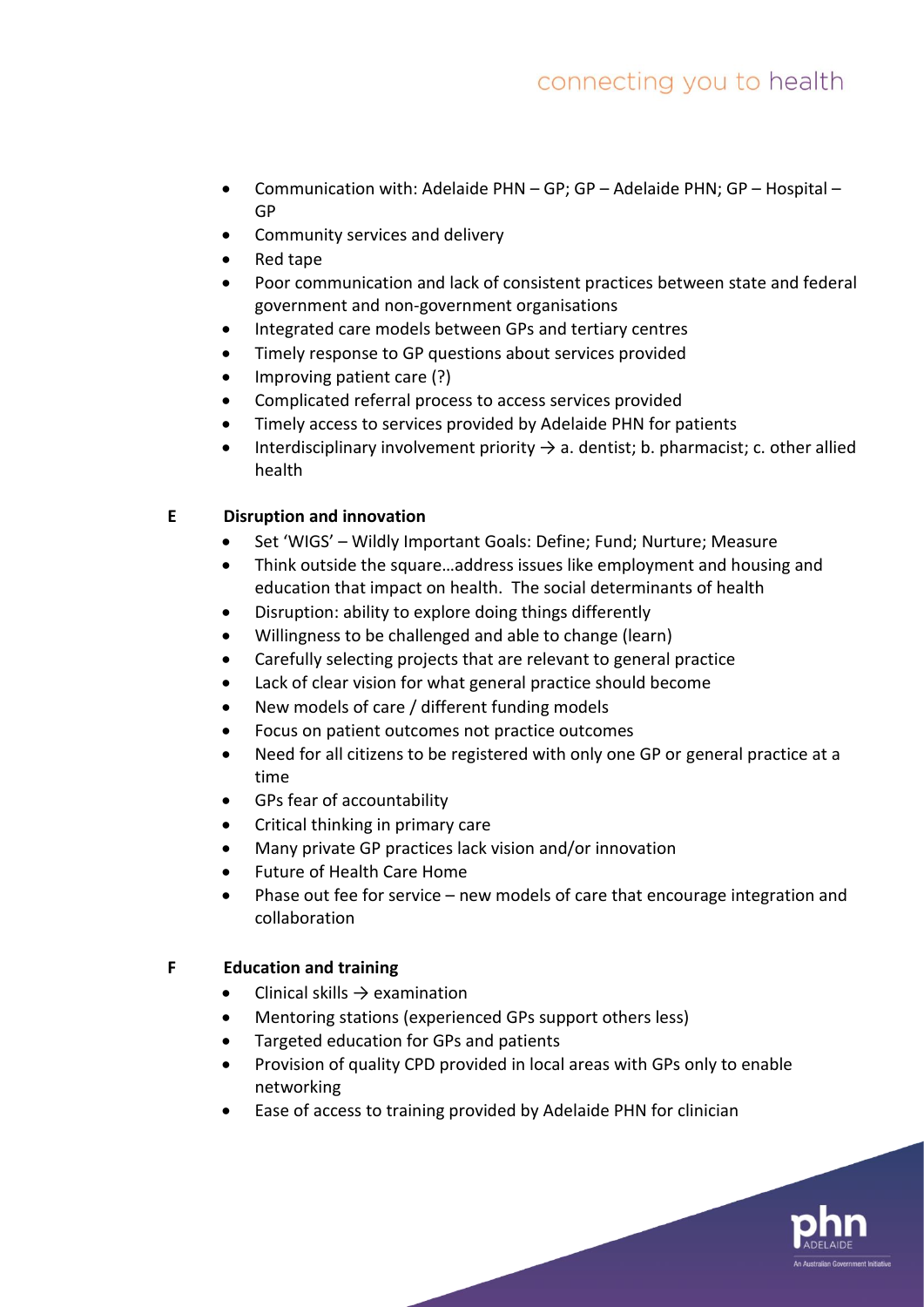# connecting you to health

#### **G PHN and GP communication**

- Closer communication with GPs grassroots
- Clear communication:  $\rightarrow$  language;  $\leftrightarrow$  pathways
- Communication poor at getting message out
- Achieving direct communication with GPs (rather than just with practices)
- Engagement with RACGP, AMA and SA Health
- Improve engagement with GPs and PHN
- Collaborative planning for support to GPs
- Survey all GPs what they want
- Developing personal relationships with GPs to enhance shared goals

#### **H Advocacy and facilitation**

- PHN to grab opportunity to help SHine SA to not close two centres
- Post-natal mental health integrated care is able to help this significant problem
- Encourage, support and advocate for GP continuity of care (aged care and elsewhere)
- Patient centred care to improve outcomes

#### **4.2 Critical Issues and Opportunities Charts**

#### **Hierarchy of Issues / Opportunities**



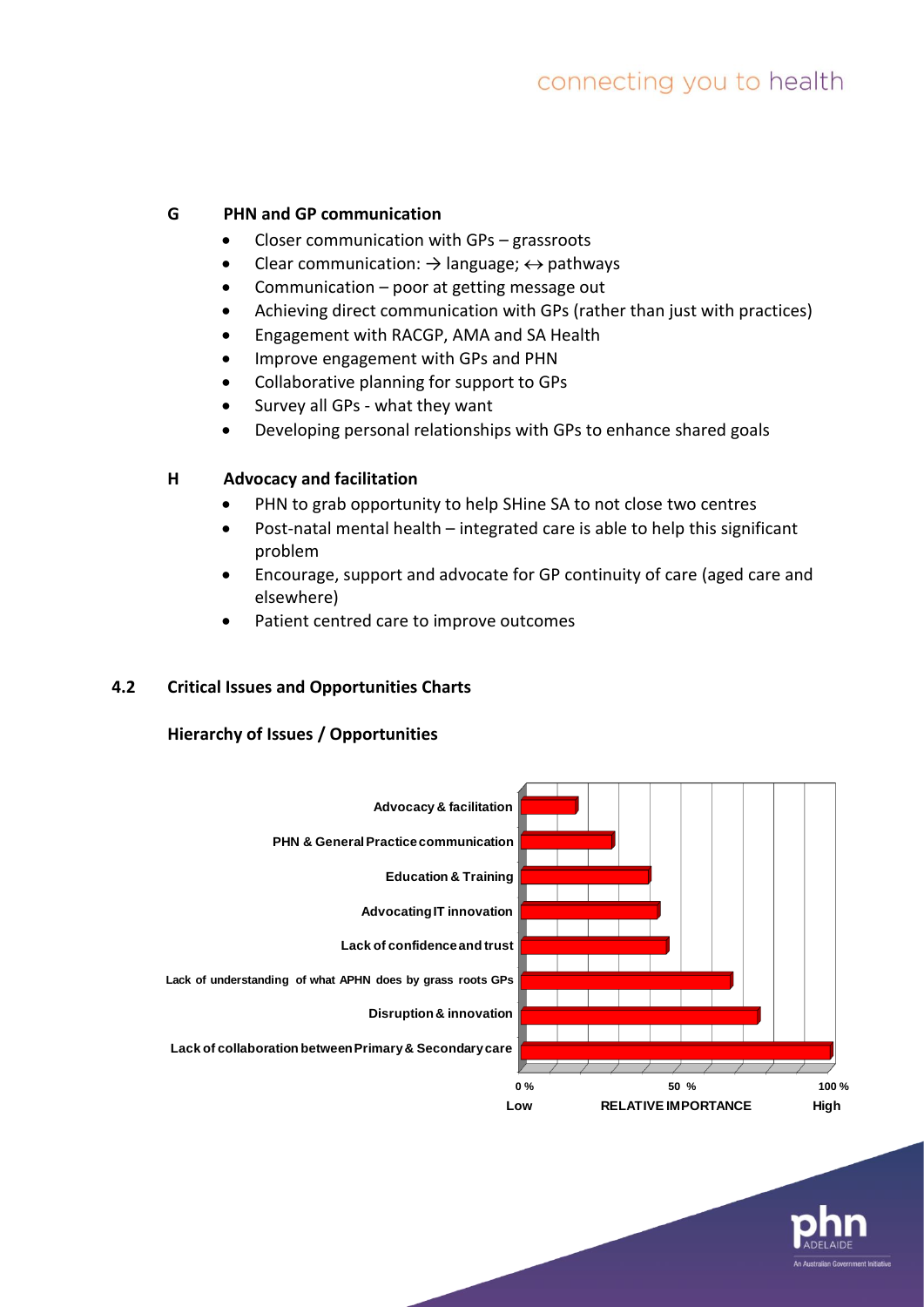The most important issue/opportunity is set to 100% and the remaining expressed relative to the most important. As can be seen in the above chart the most important issue/opportunity is 'lack of collaboration between primary and secondary care'.

#### **Issues / Opportunities Performance**